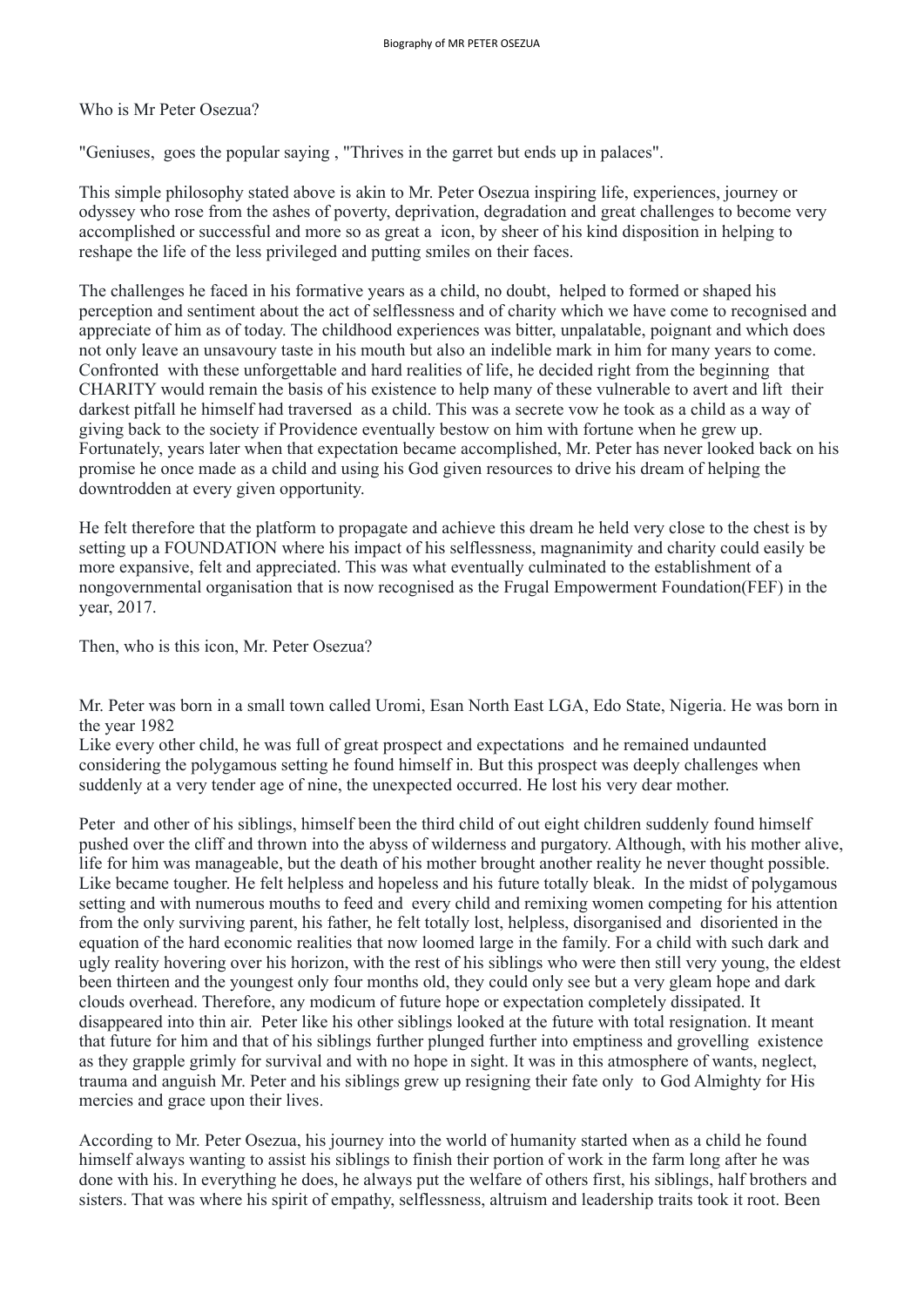the third out of the children of eight from the same mother, he had always felt that uncanny intuition that one day, he would grow to calve a niche for himself by learning to work very hard to make enough money with the sole purpose of helping and supporting others in dire need of help.

As a child, and soon after the demise of his mother, life became more difficult if not impossible and all around him and his siblings was nothing more than the smell of poverty and the anxiety or uncertainty of their future. But then, the only overwhelming thought inside of him was how and what he could do to pull himself and his siblings out of the grovelling life filled poverty, hopelessness, deprivation, pain and helplessness they were daily exposed to, in the house bristling with four step mothers and 27 step brothers and sisters. This was the gruesome and very bitter experience Mr. Peter among others was fated to confront as a child but was providentially rescued miraculously from the ashes of hopelessness and more so the dreadful and harrowing abyss of poverty.

According to Mr. Peter, " I knew what I was suffering as a child wasn't easy but my major concern then was about my youngest ones because they were not excluded from these constant struggle of grovelling existence or survival. Sometimes, we would go on without food for a day or two and hoping against hope that somehow hope would come our way but most times, no help would come in that regard as hunger became our very good partner and friend.

But I will always appreciate the efforts of those around me and my siblings who at various times tried their very best in their own capacities to assist us in their little way especially when hungry gnawed at our stomach. Such appreciation goes to these people: They include my late grandmother, my dad, uncles, aunties, step brothers and sisters, cousins, friends and others. From the deep recesses of my heart, I do appreciate you all.

And I cannot also forget those who were not well disposed toward me and who at various times tried their best wage war of calumny and attrition to pool me down for whatever reasons. In fact, their act or words of discouragement, cynicism and pessimism helped to shaped my purpose, orientation, perception and determination in life. But Unknown to them, their effort was my needed elixir to booster my purposefulness and direction and to catapult my ambition in life. To those class of people, I also say a big thank you".

 Continuing, he said, "To my beloved biological mother who gave birth to me, Mrs Beatrice Osezua. Mother, you remained the greatest inspiration, motivator, mentor, confidant and heroine I have ever known as a child. I cannot forget the sweet memory of you, your struggle to raise us, of your hard work to excel and of having to wake up as early as 4am till about 11am or 12pm much later way back as a child watching you as young as I was. You worked strenuously and tirelessly with incredible zeal in an effort to eke out a living to take care of us. We as children were always delighted to work with you and follow your example in life. You were always seeking every opportunity to let us know that integrity, probity and hardworking were virtues which we need to cultivate as part of our traits or attributes.

The legacy you thought us as children remain indelible, endemic and very invaluable. Like a calf watching its mother cow chewing grass, my spirit of magnanimity, selflessness and kindness which I cultivate as part of my character traits today remained the greatest virtues I learned from you, my beloved mother. To this, I will forever be grateful to you.

What even baffled me then as a child carefully watching you was that even to those who considered themselves your enemies, you were also disposed toward them, by extending your and generosity and kindness to them. In fact, mother, you were one in a million.

Even long after you departed this sinful world to the eternal and glorious world beyond many years ago, I still feels the pangs and anguish of your departure in my heart. It still hurts me so deeply as if your sudden demise occurred just yesterday, the sensation and the sensitivity it generated of which I have learnt to live with sublime patience and with great forbearance. Today, I still wished you were still very much alive to witness how the virtues you have created in me has helped my defined my purpose in life and how great and successful your children have become.

### MY EXPERIENCE AND VENTURE INTO INTO THE BUSINESS WORLD:

My financial struggle actually began in subtlety when I was about thirteen years of age. I cannot forget too soon when in an attempt to eke out a living, I would be employed to be carrying timbers from the thick forest and loading it into vehicles and sometimes I fetch firewood to sell to support my tuition fees. Or Is it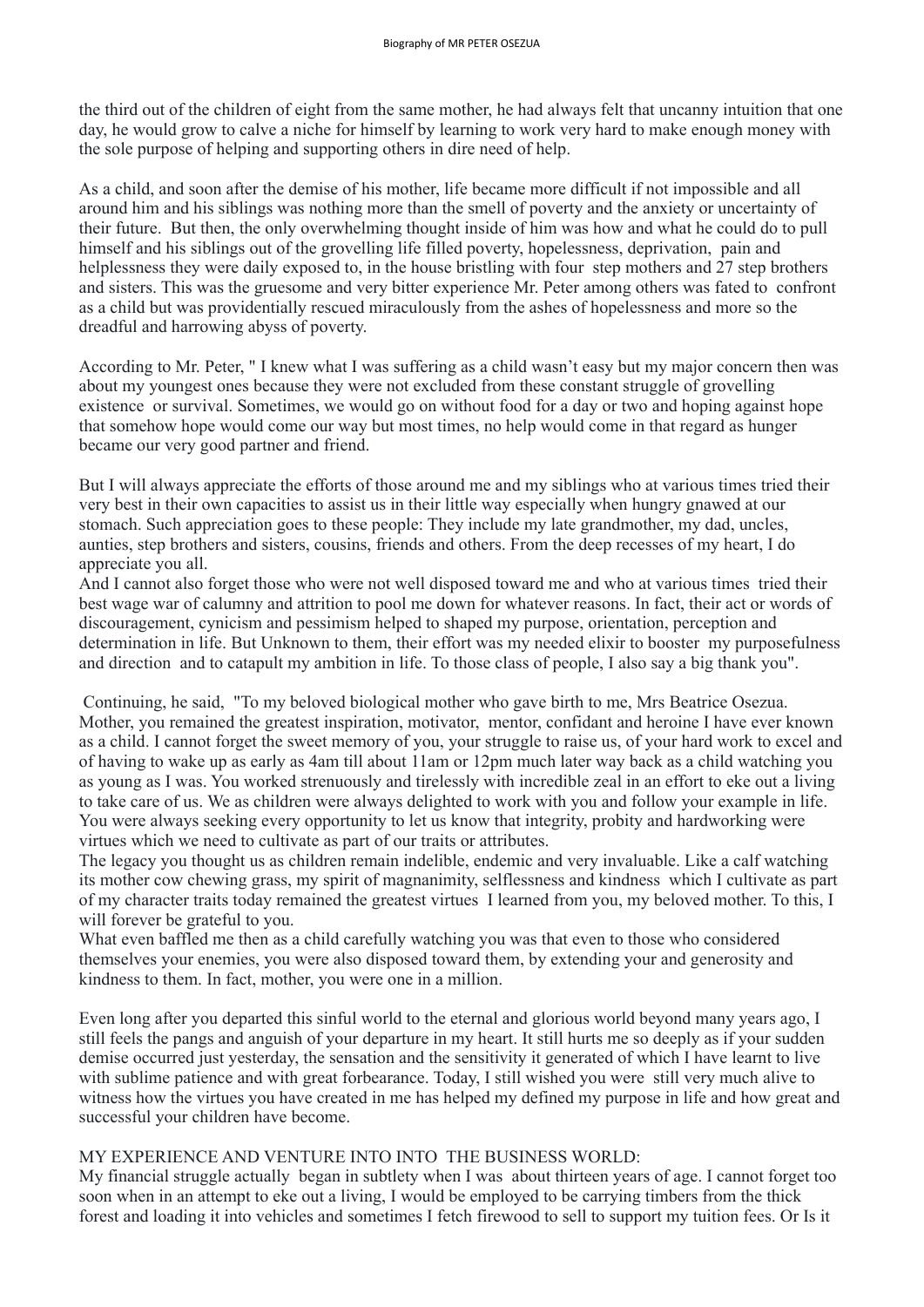the plucking or harvesting of pawpaw in my father's farm which I sometimes sell by the road side just to raise some money? Or sometimes, buying pawpaw from farmers in the hinterland from village women and transporting it to Lagos to earn some money.

When I gained admission into Ambrose Alli University, Ekpoma, Edo state to read statistics, I knew that without my personal struggle, my dream of acquiring education would be truncated along the line because of the problem of tuition fees. I had to take the bull by the horns to work extra hard to eke out a living by setting up a phone business in the school campus. This was the business I successfully managed from hundred level until I graduated from the school four years later. But then, I had employed seven staff or workers and acquired a car in the process and having an average of savings of #300,000 monthly. From this business, I was not only able to support my younger ones as well as friends in paying their tuitions and for solving minor problems. That experience was in fact, the beginning into the journey of my business world.

### MY JOURNEY AND SOJOURN IN UNITED KINGDOM:

 In 2008, after I had successfully completed the mandatory National Youth Service Corps( NYSC), in Katsina state, I came to U.K under the auspices of my friend's sister for further studies. Coming to UK provided me with yet another uncharted experience. As one who already have had experience some struggle in life, the reality was not lost on me that U. k would not be all bed of Roses. The new environment provided me with yet another peculiar mountain or experience. I struggled between classes and classroom in a bid to earn a measly living wage which was barely enough pay my bills. This is because as a foreign student, my work hours were limited officially to 20 hours per week based on U.K regulations as at that time.

I worked as a toilet attendant, security officer and to kitchen attendant. But in all of these, the toilet cleaning job I did in a club turned out to be the most poignant and harrowing experience for me. In fact, working as a toilet attention thought me the virtues of tolerance and Persevere because every minutes I spend on the dehumanising job brought deep psychological pains and hurts to my heart. But nevertheless, the little cash I earned from the jobs did help me a great deal to support my studies.

All these experiences further boost or sour my imaginations and convictions about the idea of providing help to a larger society too change narratives of vulnerable ones. It was the zeal to help others fulfill their expectations or dream became a driving force for me to

start thinking differently about the idea of owning my private business since the kind of jobs I was doing would not give me the satisfaction and the leverage to pursue that charitable dream that was dear to my heart. And this finally led to the establishment of my own courier business in the year 2012 which gradually metamorphosed into a business empire till date. Today, I remains the the Chief and Executive Officer of the Frugal Companies(Frugal Communication ltd, Frugal Business Service ltd, Frugal Empowerment Foundation and the Africa Social Intellect).

As time progressed, I have had that unwavering conviction to help the less privileged in changing their narratives and putting smiles on their faces as a cardinal responsibility before me. others no matter the challenges or difficulties that confronted my humble self.

That is why I find myself deeply overwhelmed by emotions when I see other people wallowing in poverty or suffering. due to wants or going through deprivations or the other.

My dream of reaching out to the those in need which I cherished so much offers me the opportunity to aligns with the Africans struggle and renaissance in an effort to lift these million of impoverished youth and the vulnerable out of poverty and giving them a new lease of life. It is a dream I have always nourished and cherished and holds very dear to my heart. In fact, it gives me a deep sense of fulfilment to constantly see smiles erupts on the faces of those who had been rendered assisted and supported through this Foundation.

I have variously asked myself these very pertinent questions in an effort to seek explanation and understanding of why Africa continent is so bereft of genuine leaders who are so dedicated and committed to the social and economic reawakening of her citizenry. They are as follows,: 1): Why are these Africans leaders feels aloof and predisposing their citizenry to unimaginable suffering, hunger, deprivation, enslavement?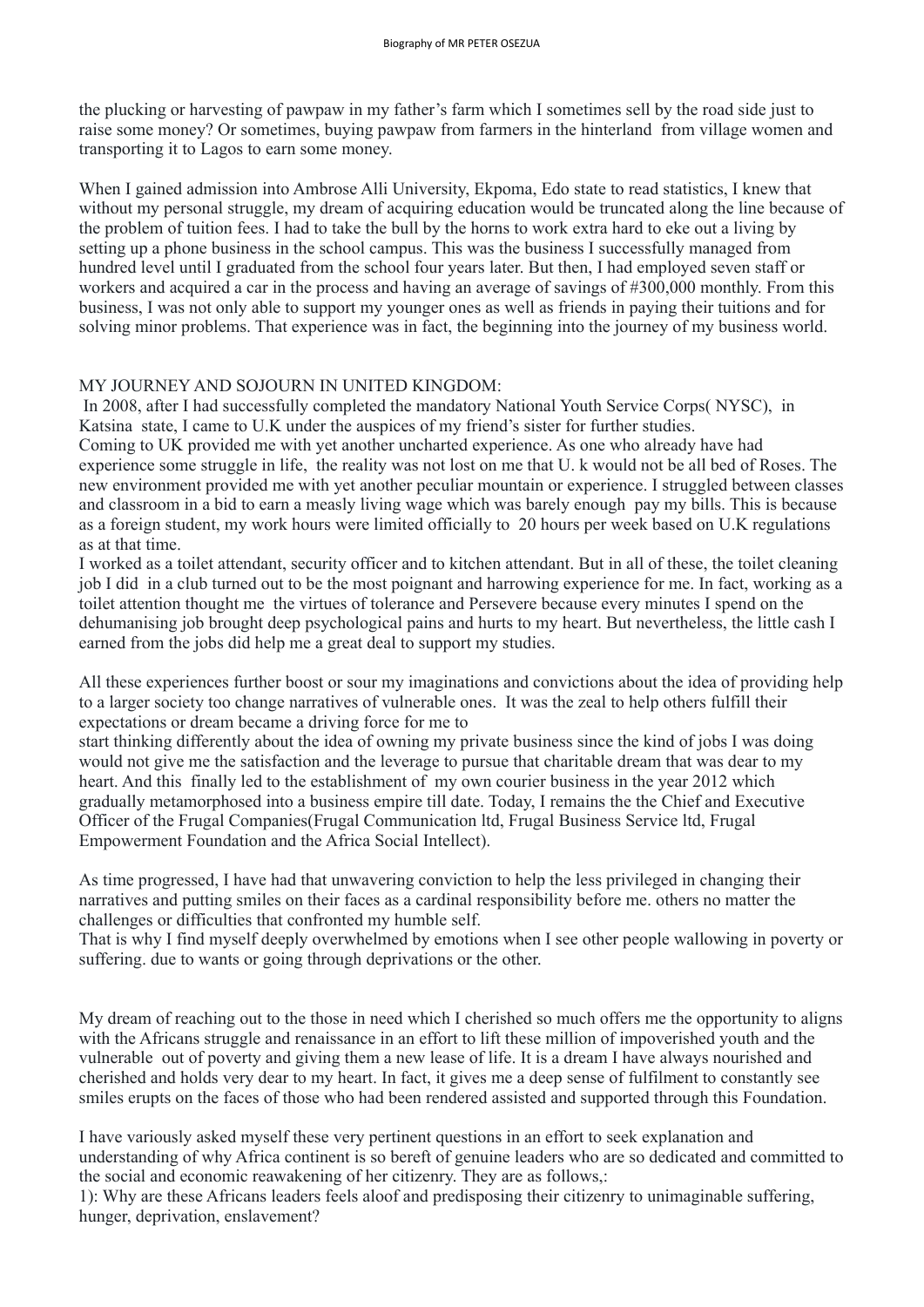2); Why are these leaders always felt comfortable and watched these vulnerable youth wallow in frustrations but yet feels completely helpless about it?

3): Why are they watching the hapless and desperate youth dying in the Sahara deserts or the Mediterranean seas in an effort to migrate to other Europeans countries and yet not coming up with policy initiatives to stems the tide of these unfortunate development?

4): What effort are been put in place to curtail the frequent strives between communities as people are been displaced from their ancestral homes and farmlands and are rendered homeless without not been able to provide solution to it?

5): Why are the health sector are left in such a squalor or sorry state without any effort to upgrade it to acceptable international standard so that larger number of people can benefit from the use of the medical sector?

Gentlemen and ladies, this is why I became very concerned about the plights of these vulnerable ones because it breaks my heart a great deal to realise that in that part of the world, the leaders seemed very confounded and seemed overwhelmed by these crisis which they failed to provide solution to! These harrowing realities about the plights our helpless brothers and sisters are subjected to who are kept in subjugation economically that keeps me continuously awake mostly at nights. That is why I have never ceased to think about searching for probable solutions that can help raise the bars of these vulnerable people

and setting them on a pedestal of great relief and joy.

# IDENTIFYING WITH MY PET PROJECT:

As at mid quarter of 2016, with all these mounting crisis I see of our hapless youth and the vulnerable on a daily basis, I found that I could no longer fold my arms while these people are subjected to the worst form of deprivation and indignity unimaginable to man. Watching these helpless people cry in pains due to economic and social displacement in fact gives me a jolt which sickens my sensibilities in no small measure.

That was why I came to the realisation that unless something drastic is done about this, the peace which I desperately desired within me could be greatly elusive to me but instead there would be an incredible daiquiri which could lead to my been miserable. The consequences of this seeming aloofness from these vulnerable ones while they wallow in wants and palms. however was that in the long run, my conscience would stand to judge and condemn me negatively in eternity should such people be completely neglected when they needed help the most. That was the nightmares I faced. It was the product of these thought that helped me identified with every conceivable problems as well as the ideas on how best to deal with the situation of bringing help to the vulnerable youth seeking favourable condition abroad through dangerous journeys in an effort to overcome poverty and the degradation they have been subjected over the years.

# THE kEY PROBLEMS IDENTIFIED :

One of the variables identified causing communal strives was due to lack of love amongst or between communities which leads to disunity and hatred and therefore lack of support for needed for one another. Now I find out that when one find itself into this kind of situation, it breeds distraction, disunity or destruction amongst members of the society which is common among the blacks community in the world today.

# IDENTIFYING PROBABLE SOLUTIONS:

After much introspection, I was able to come up with three approaches to the solution which are, 1. The need for love and for mutual respect for one another.

2. Caring

3. Supporting for others to succeed.

Since the major constraint in bringing about community unity is disunity, I was able to realise that what was needed to bring about unity is the need to constantly care for one another as well as supporting others to succeed.

#### THE CHALLENGES:

One of the major challenges I foresaw was the platform to actually communicate with these communities and to discuss common issues affecting them for amicable resolution. And this also borders on ,who to relate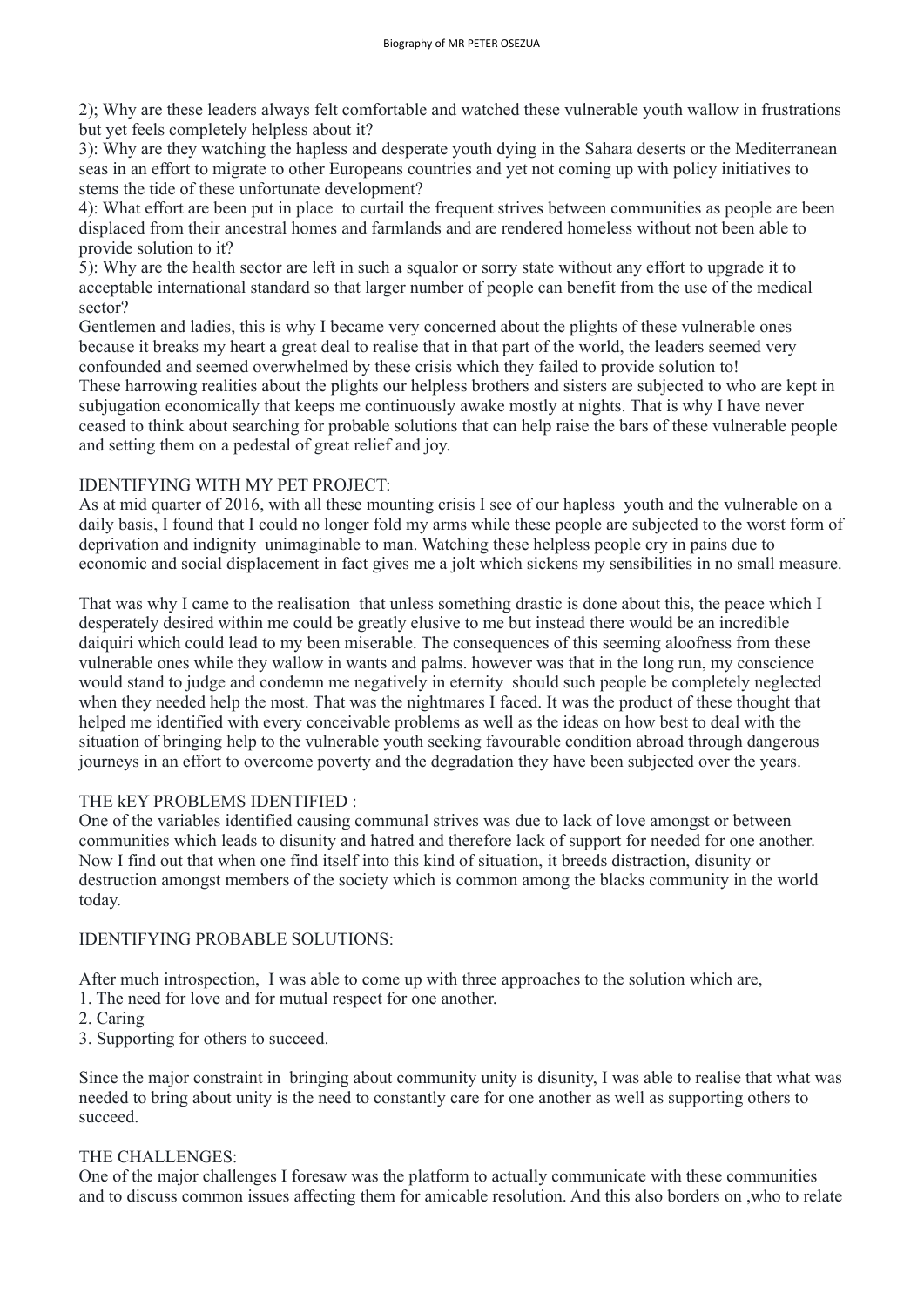with and who will listen to me and to the issue of how best to Communicate these ideas to the concerned communities.

### FINDING ANWERS:

One of thing that came to my mind was to start planning thereafter toward the realisation of those objective of creating peace between communities and start to exploring how best to communicate my ideas and Vision my own little way to those willing to listen to my Ideas.

### SETTING UP ORGANISATION:

But I think there was more to planning then I started in communicating to seek views or opinions and each occasion I happened to speak to people about the issue, I realised they easily accept it as if we had the same thing in mind. This was because they were always quick to realised and agreed that the problem in our society is but disunity among us which is staring at our faces on a daily basis.

I was desperately looking for a platform to execute this bogus initiative and as more ideas were planted and took the desired root and became more expansive, I then realised that this platform could eventually materialised into a charitable foundation.

Then I did a video which I posted on Facebook early 2017, which was titled: "What is happening to us?" A lot of people view the video which was well appreciated and liked. That was when the reality of what has been bordering my mind over the years came to the fore. I saw this as an opportunity to leverage on the need to swing into action to use this platform to project or propagate the problems of the vulnerable and also to use it as an avenue to proffer solution where possible.

The sufferings of people all over the world especially the Africa decent community was soon to be launched through the platform of the organisation about to be established.

In June, 2017, I made a plan to travel to Africa and to try and make an assessment of the true situation of the problem and also to consider the way forward.

After spending two months in Nigeria, I further discovered the gravity of the problem and how hard and daunting and overwhelming the task could be in trying to resolved this problems.

The list of the problem discovered in Nigeria were, In fact, endless. It ranges from lack of trust, love and unity, and this provoking further hatred, betrayal and total lack of accountability.

Looking at these multifaceted problems, for it looked mountainous, I almost felt very discouraged and frightened recognising that the task was too overwhelming and very difficult to face or tackle headlong. But despite these initial anxiety, I was determined to push on with the idea because I believed in the project so long it was aimed at bringing soccer to those in need of help. Then, I not k lye saw myself as a Nigerian but as the true son of Africa decent who has been called to emancipate and liberate his people.

On my return from Nigeria, I began to work on the proposition to find a lasting solution to all these problems starring our youth on their faces.

In summary, I was able to come out with three main theme which now formed the fulcrum of the Frugal Foundation through which nations can be rescued and be set free.. There principles or themes are, \* To love.

\* To care.

\* To support others to succeed in life.

In order to actualise these three ideal principles, Mr. peter realised there should be an Initative to help drive these ideals or force. I recognised that without these force, the actualisation of these principles might not work out. Therefore I proposed an initiative where it would be possible for the poor youth to engage themselves in learning skill or vocation to prepare them for entrepreneurship. In this way, they could be gainfully

engaged and be able to earn a living of their own without been dependent.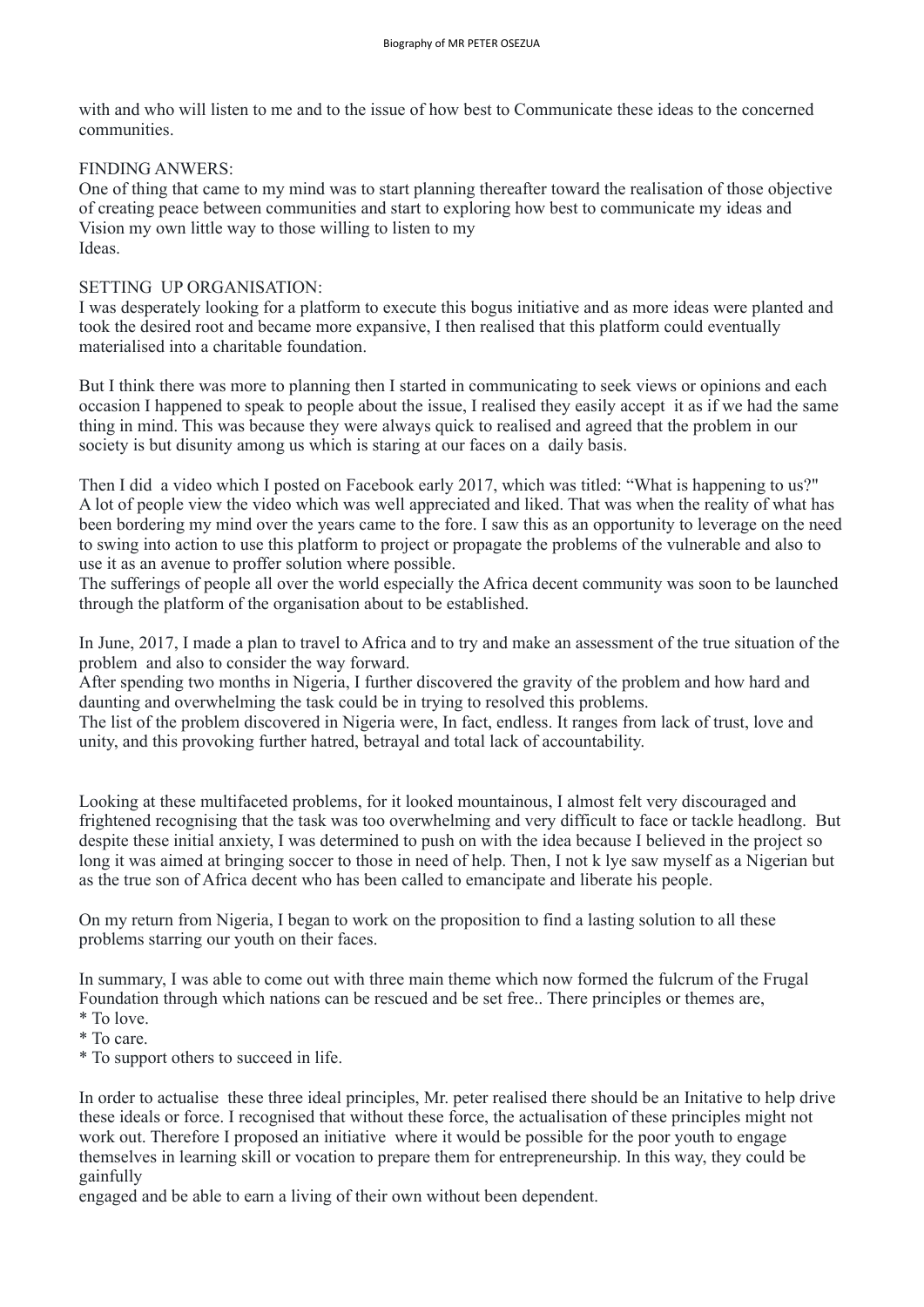"there are so many talents among Africa youths today who are idling away because there is noting to engaged them.

Peter believe the geniuses or talents and the ability to develop their talents. I believe that. greatness of the western world lies in the hand of the talented people who help to explore their technology and help built industry where gainfully they can be employed and then created millions of jobs and opportunities to their citizens.

This means, when we creat a platform for these talents to succeed, they can be very creative and help built industry where many youth can be gainfully employed and therefore help in resolving the problems of unemployment. This will help stem the tide of African migrant trying to find their way to Europe for greener pastures as a way of avoiding poverty that had bedevilled them over the years.

Mr. Peter having studied this concept came with Talents Development Initiative(TDI), which targeted talented youths who show signs of technological ingenuity.

Mr Peter opined that, "It these set of people are giving an opportunity to explore their potentials and then be empowered, they will be the economic engine of nations.

Mr. Peter believes that every individual is born with a given talent and the capacity to explore various skills in life. But somehow, this ability to explore and discover an uncharted course of your talent and skill depends solely on the individual socioeconomic orientation and backgrounds.

As you can see, in some economically backward society, many talents youth because of their lack of formal education, easily feels very disoriented and lost focus and therefore end up wallowing away in Self pity and are totally confused about what to do with their lives. And those who are really determined to explore their skills by acquainting themselves with one vocation or the other are discouraged to forge ahead for fear of their poor economic standing since there is no one to support their dreams. These classes of people falls between the age of 16- 28 years are very susceptible to rape and all sort of social and racial abuse.

# THE FRUGAL APPRENTICESHIP INITIATIVE:

 That is why Mr. Peter was convinced that creating a platform became imperative to assist or support these talent youth to drive their dream and become successful in their various endeavours in our society. And hence the setting up of The Frugal Apprenticeship Initiative(FAI) to guide help drive this prospect.

Under this Initiative(FAI) youth are encouraged to acquire various apprenticeship or vocational skills to enhance or expand and sustain their entrepreneurship abilities. This is to geared toward reducing the problems of poverty and unemployment amongst the vulnerable youth and making them self reliant.

# CHARITY INITIATIVE;

Another worrisome trend is where the vulnerable or less privileged are entirely neglected or not catered for by those who are in a position to assist them. These are those who need basic necessities of life like food, cloths and good health. The factors for these wonton neglect could be traceable to cultural believes and values, religious misconceptions etc. Like people failing to show sympathy for them those in need. These lack of of human kindness and sheer selfishness are some of the reasons why most people in our society today suffers the way they do because some of us who are fortunate to help will refuse to do so. This was the reason why Mr. Osezua came up with the Charity Initiative(CI) where we support those who are deprived of the basic necessities of lives. . Those in this category for example: are orphanages, widows and victims of crisis situations or environments.

Also have crisis settlement like IDP camps,, victims of natural disasters such as mudslides and floods etc

#### CARING SATURDAY INITIATIVE:

 Again, Mr. Peter believes that "to help big, you must have big. To think big, you must dream big, to save more lives, more resources are required".

This is one of the reason why Mr. Peter under the aegis of charity initiative(CI) came up with the Caring Saturday's Initiative(CSI). This is where kind and generous minds reach out frequently to the vulnerable ones. It is a monthly feeding or initiative where the vulnerable are fed with cooked food and raw food distributed as well to them. This means that every Saturday of the month, the needy are organised at a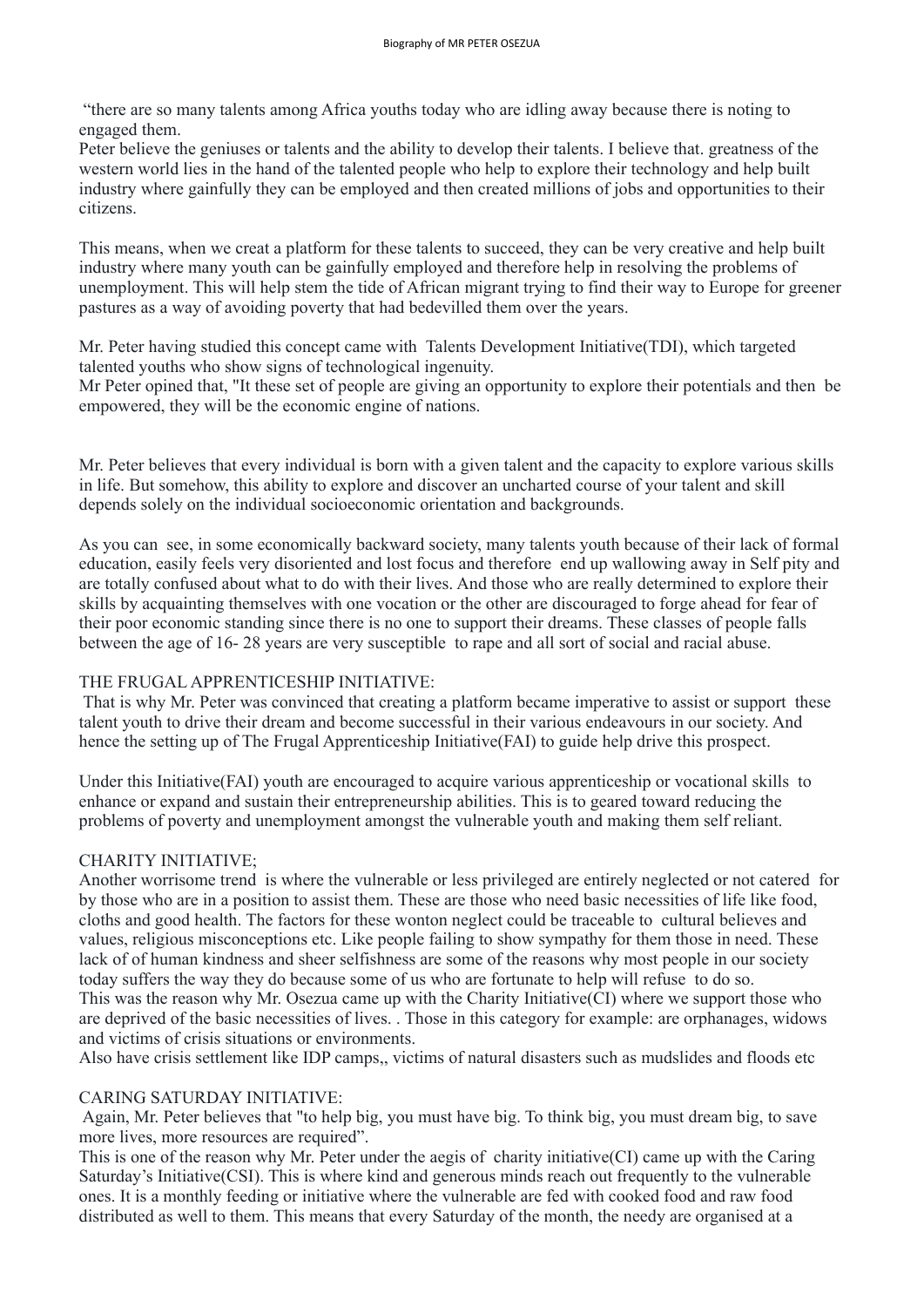designated location and supported with available resources to meet their daily needs. We have achieved a lot by feeding hundreds of thousand in this respect.

### HIS TRAIL INTO BUSiNESS:

Mr. Peter Osezua started business in telecoms( handset and accessaries) while still at the university where he successfully employed over 20 staff. After his graduation from Ambrose Alli Univrrsity, . Peter went for the mandatory service of National Youth Service Corps(NYSC) the following year, 2008 after which he relocated to United Kingdom(UK)for further studies.

The need to help salvage the plights of the vulnerable constrained him to set up The Frugal Empowerment Foundation, a nongovernmental Organisation in 2017 which have had successes behind it so far. Currently, the Foundation has 17 managers, 45 supervisors, over 354 volunteers and over 2000 members across the world. It has also empowered over 700,000 people across the world. The Foundation has been duly registered both in UK as well as in Nigeria. The Foundation is expected to spread to other countries like Greece, Italy etc.

The Frugal Foundation has spend over £1.5m since its establishment of which 90% of the fund expended in running the Foundation came from Mr. Peter Osezua, its Founder and 10% contribution from other individuals donors and trustees of the foundation.

Since its inception, The Frugal Empowerment Foundation has not received any funding or grant from any donor or public organisation. In other words, the running of the Organisation has been wholly depended on the personal financial sacrifices of Mr. Peter Osezua who is determined to support the less privilege and create a new life for them.

It is the conviction of Mr. Peter that his best can only be achieved in life by empowering others to succeed.

Through the Frugal Foundation, Mr Peter Osezua has supported many recording artistes in producing their albums with many soul touching and inspiring songs. Some of these artiste and their beautiful songs are as follows:

### 1): HILDA:

- •children of this Nation.
- •What we can be.
- •Frugal Love the world.
- •Papa God.
- •Covid-19.
- •Unchangeable focus.
- •My love for you.
- •Dance.
- •My special day.
- •Dit down Low
- •Africa Ye

2): FEMTY :

•Caring Saturday's

- •Xenophobia.
- •Gbaga suaga
- •Yawa (corruption)
- •Work.

3): MC ORACLE. •Giving. •One Nation

4): PATRICK KUSH. •Proof who you are.